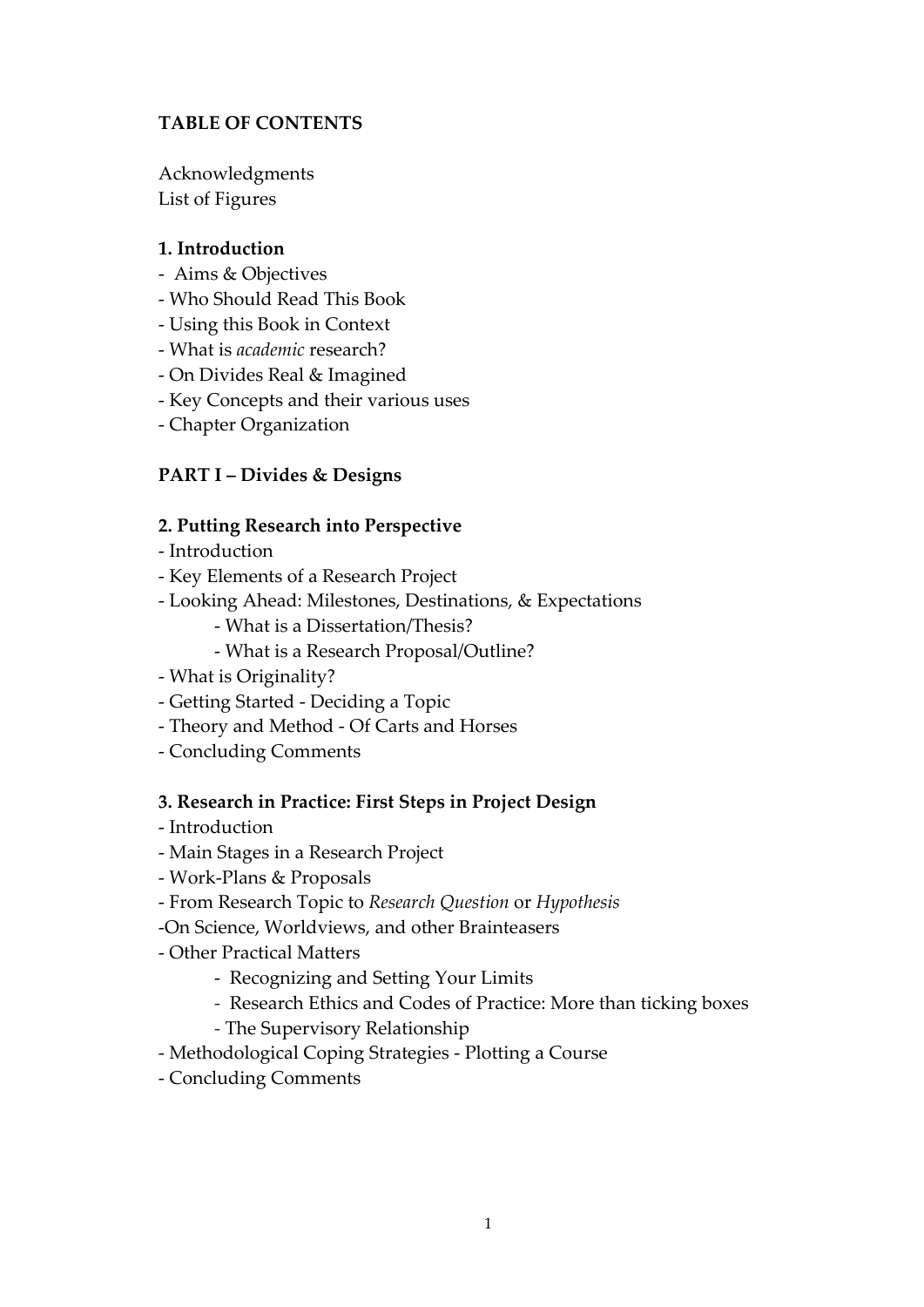### **4. The Politics of Research: Living with Your Choices**

- ‐ Introduction
- ‐ Doing Research Today: Location, Location, Location
- ‐ Literature Searches and the *Literature Review*
- ‐ Historical & Philosophical Note
- ‐ Purpose and Categories of literature reviews
- ‐ Practicalities
	- ‐ Pitfalls
	- ‐ Rules of Thumb
	- ‐ Process & Product
	- ‐ Finding the literature; the web or library?
- ‐ Sources & Resources that matter
	- ‐ Acknowledging Sources
	- ‐ What is plagiarism?
- ‐ Research Communities & (Multiple) Disciplinary Identities
- ‐ Concluding Comments

#### **5. Internet Research Skills & Online Research**

- ‐ Introduction
- ‐ Setting the record straight
- ‐ Back the Future: A Quick Prequel
- ‐ The Internet as resource
- ‐ Online data‐gathering & analysis & Digital Tools
- **‐ Online Research: Fields, Relationships, Ethics**
- ‐ Web‐Analysis: Sites, maps, and hypertexts
- ‐ Summing up

# **PART II – Coping & Communicating**

#### **6. Doing Research ‐ Gathering Data**

- ‐ Preamble: Introduction to Part Two
- ‐ Chapter Aims and Organization
- ‐ Data‐Gathering Techniques ‐ Review
- ‐ Surveys & Questionnaires
- ‐ Interviews
- ‐ Focus Groups
- ‐ Ethnographic Fieldwork & Participant‐Observation
- ∙ Summing Up ‐ Repositioning the Divide